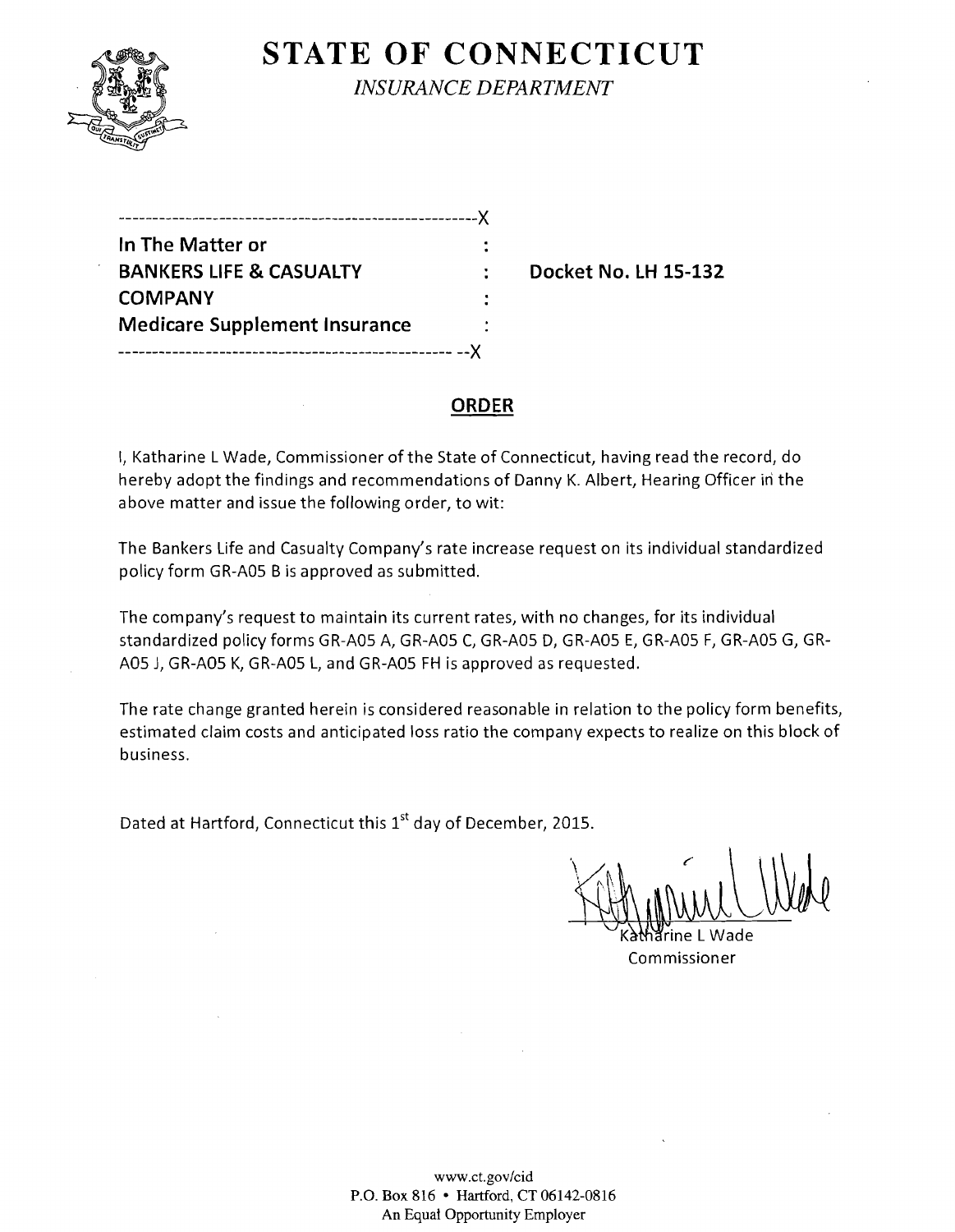

**STATE OF CONNECTICUT** *INSURANCE DEPARTMENT* 

------------------------------------------------------)( **In The Matter or BANKERS LIFE & CASUALTY COMPANY : Docket No. LH 15-132 Medicare Supplement Insurance**  -------------------------------------------------- --)(

# **PROPOSED FINAL DECISION**

# **1. INTRODUCTION**

The Insurance Commissioner of the State of Connecticut is empowered to review rates charged for individual and group Medicare supplement policies sold to any resident of this State who is eligible for Medicare. The source for this regulatory authority is contained in Chapter 700c and Section 38a-495a of the Connecticut General Statutes.

After due notice, a hearing was held at the Insurance Department in Hartford on November 18, 2015 to consider whether or not the rate increase requested by Bankers Life & Casualty Company on its individual standardized Medicare supplement business should be approved.

No members from the general public attended the hearing.

No Company representatives from Bankers Life & Casualty Company attended the hearing.

The hearing was conducted in accordance with the requirements of Section 38a-474, Connecticut General Statutes, the Uniform Administrative Procedures Act, Chapter 54 of Section 38a-8-1 et seq. of the Regulations of Connecticut State Agencies.

A Medicare supplement (or Medigap) policy is a private health insurance policy sold on an individual or group basis, which provides benefits that are additional to the benefits provided by Medicare. For many years Medicare supplement policies have been highly regulated under both state and federal law to protect the interests of persons eligible for Medicare who depend on these policies to provide additional coverage for the costs of health care.

Effective December 1, 2005, Connecticut amended its program of standardized Medicare supplement policies in accordance with Section 38a-496a of the Connecticut General Statutes,

> www.ct.gov/cid P.O. Box 816 • Hartford, CT 06142-0816 An Equal Opportunity Employer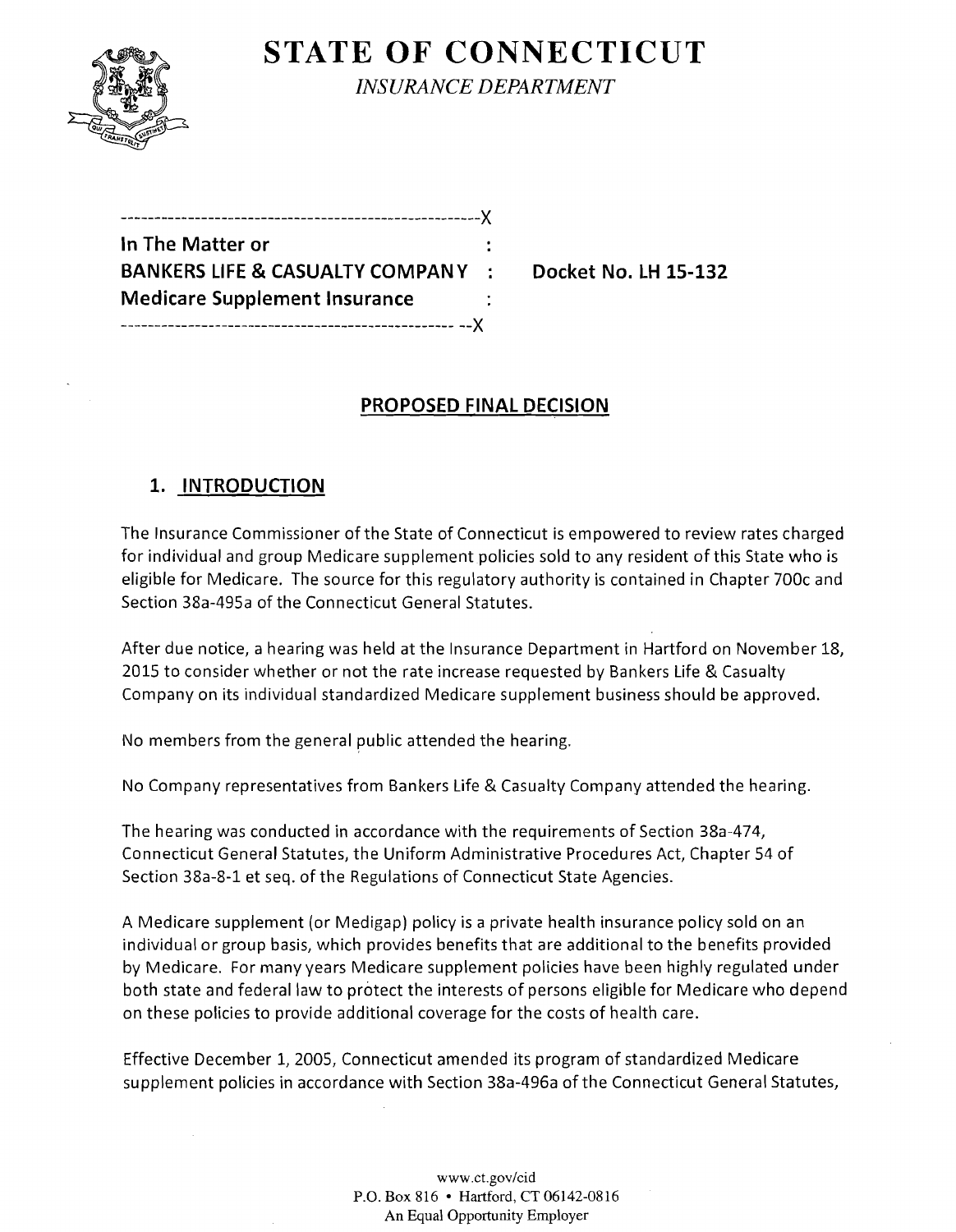and Sections 38a-495a-1 through 38a-495a-21 of the Regulations of Connecticut Agencies. This program, which conforms to federal requirements, provides that all "core" package of benefits known as Plan A. Insurers may also offer anyone or more of eleven other plans (Plans B through N).

Effective January 1, 2006, in accordance with Section 38a-495c of the Connecticut General Statutes (as amended by Public Act 05-20) premiums for all Medicare supplement policies in the state must use community rating. Rates for Plans A through N must be computed without regard to age, gender, previous claims history or the medical condition of any person covered by a Medicare supplement policy or certificate.

The statute provides that coverage under Plans A through N may not be denied on the basis of age, gender, previous claims history or the medical condition of any covered person. Insurers may exclude benefits for losses incurred within six months from the effective date of coverage based on a pre-existing condition.

Effective October 1, 1998, carriers that offer Plan B or Plan C must make these plans as well as Plan A, available to all persons eligible for Medicare by reason of disability.

Insurers must also make the necessary arrangements to receive notice of all claims paid by Medicare for their insureds so that supplement benefits can be computed and paid without requiring insureds to file claim forms for such benefits. This process of direct notice and automatic claims payment is commonly referred to as "piggybacking" or "crossover".

Sections 38a-495 and 38a-522 of the Connecticut General Statutes, and Section 38a-495a-10 of the Regulations of Connecticut Agencies, state that individiaul and group Medicare supplement policies must have anticipated loss ratios of 65% and 75%, respectively. Under Sections 38a-495-7 and 38a-495a-10 of the Regulations of Connecticut Agencies, filings for rate increases must demonstrate that actual and expected losses in relation to premiums meet these standards, and anticipated loss ratios for the entire future period for which the requested premiums are calculated to provide coverage must be expected to equal or exceed the appropriate loss ratio standard.

Section 38a-473 of the Connecticut General Statutes provides that no insurer may incorporate in its rates for Medicare supplement policies factors for expenses that exceed 150% of the average expense ratio for that insurer's entire written premium for all lines of health insurance for the previous calendar year.

### II. **FINDING OF FACT**

After reviewing the exhibits entered into the record of this proceeding, the testimony of the witnesses, and utilizing the experience, technical competence and specialized knowledge of the Insurance Department, the undersigned makes the following findings of fact: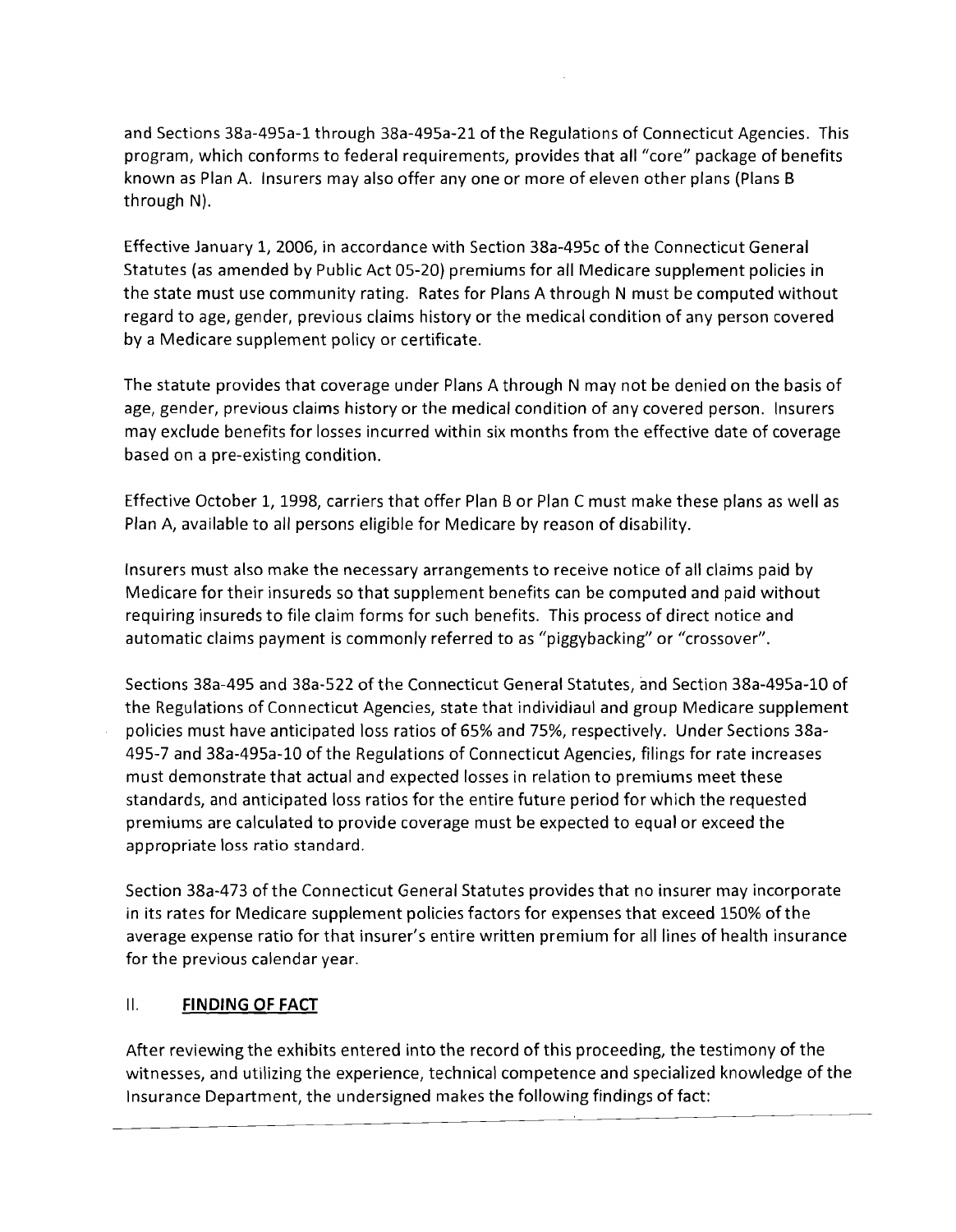1. Bankers Life and Casualty submitted rate increase proposals for the following Medicare supplement policy forms:

Individual Standardized Policy Forms GR-A05Bthrough GR-A05L

- 2. The proposed rates for these policy forms are expected to satisfy the Connecticut regulatory loss ratio requirement of 65%.
- 3. The proposed rates are intended to be effective through year-end 2016.
- 4. Bankers certified that their expense factors are in compliance with Section 38a-473, e.G.S..
- 5. The company is complying with subsection (e) of section 38a-495c, C.G.S., relative to the automatic claim-processing requirement (crossover/piggybacking).
- 6. Bankers Life and Casualty has requested the following rate increase for this form:

| Plan | Rate Increase |
|------|---------------|
| B.   | 4.0%          |

Bankers' is also requesting no rate increase for Plans C, D, E, F, G, J, K, L and High Deductible F.

- 7. The last rate increase approved for this form was 0.036%, effective 1/1/2015.
- 8. The following are in-force counts on a nationwide basis as well as Connecticut specific as of 6/2015 by plan:

| Plan  | Connecticut | Nationwide |
|-------|-------------|------------|
| В     | 2           | 286        |
| C     | 7           | 1,446      |
| D     | 8           | 1,049      |
| E     | 70          | 1,410      |
| F     | 13          | 2,509      |
| FH    | 680         | 1,299      |
| G     | 22          | 210        |
| J     | 79          | 10,573     |
| Κ     | 4           | 109        |
|       | 10          | <u>328</u> |
| Total | 895         | 19,219     |

9. The 2012, 2013, 2014 and inception-to-date loss ratios on a nationwide basis, by plan, are as follows: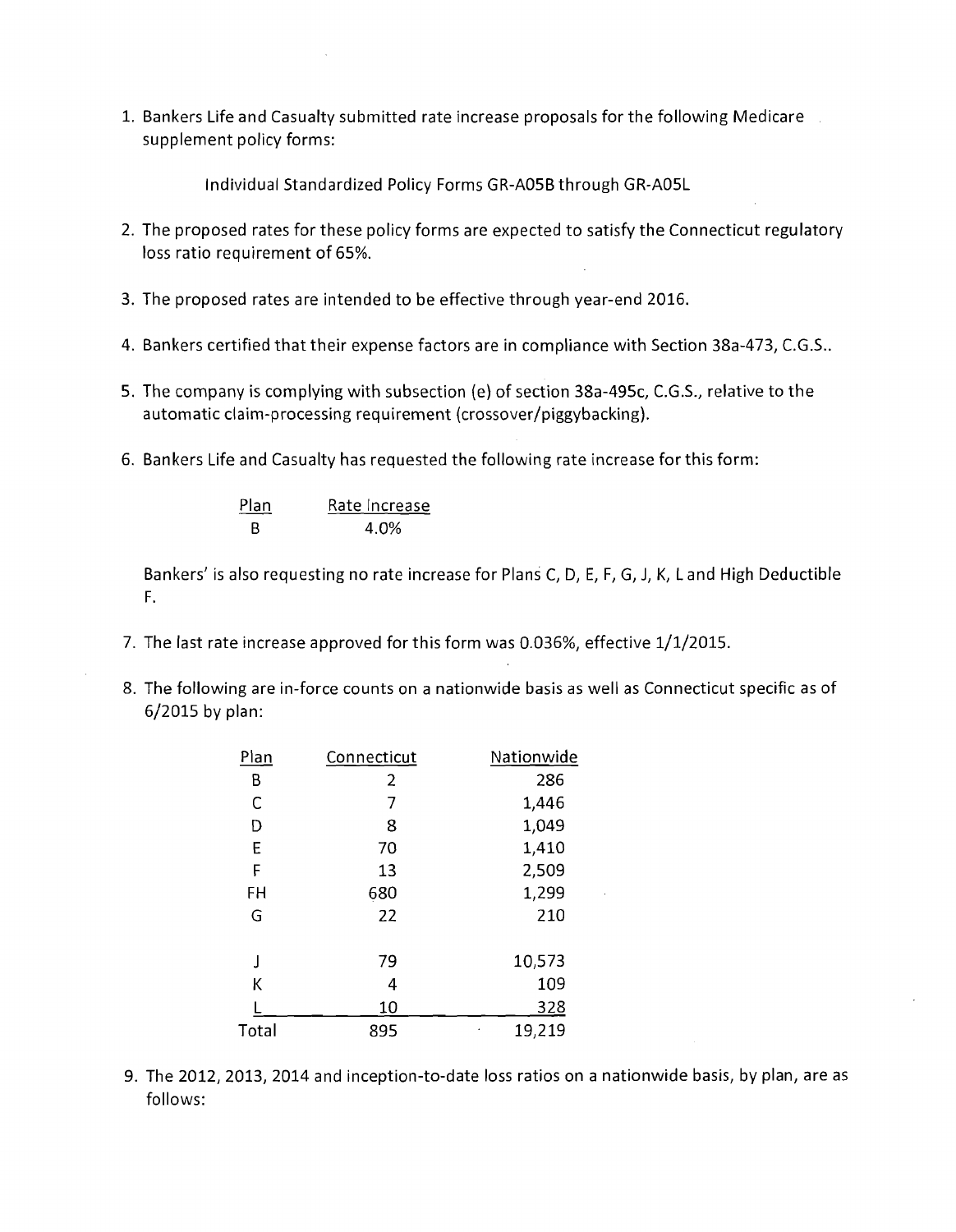| Plan  | 2012  | 2013  | 2014  | Inception |  |
|-------|-------|-------|-------|-----------|--|
| Β     | 63.5% | 69.4% | 75.4% | 71.8%     |  |
|       | 59.3% | 56.5% | 58.4% | 72.1%     |  |
| D     | 80.8% | 80.9% | 83.0% | 73.2%     |  |
| E     | 59.8% | 57.1% | 56.1% | 68.7%     |  |
| F     | 59.7% | 57.4% | 58.1% | 64.6%     |  |
| FH    | 69.5% | 59.7% | 52.6% | 58.5%     |  |
| G     | 59.6% | 48.0% | 93.3% | 67.6%     |  |
|       | 61.8% | 62.4% | 63.1% | 67.2%     |  |
| K     | 46.8% | 51.4% | 52.6% | 57.7%     |  |
|       | 79.6% | 68.8% | 65.8% | 72.7%     |  |
| Total | 62.0% | 61.0% | 62.1% | 69.0%     |  |

10. The 2012, 2013, 2014 and inception-to-date loss ratios for Connecticut, by plan, are as follows:

| Plan  | 2012   | 2013   | 2014   | Inception |
|-------|--------|--------|--------|-----------|
| A     | 480.9% | 223.6% | 226.7% | 257.4%    |
| B     | 108.8% | 84.1%  | 95.0%  | 144.5%    |
| C     | 145.9% | 132.9% | 55.3%  | 79.0%     |
| D     | 62.4%  | 112.8% | 48.6%  | 69.0%     |
| E     | 44.4%  | 50.5%  | 34.4%  | 77.4%     |
| F     | 60.3%  | 43.0%  | 65.8%  | 67.8%     |
| FH    | 78.1%  | 58.7%  | 53.7%  | 73.1%     |
| G     | 53.9%  | 46.9%  | 50.7%  | 73.0%     |
|       | 57.5%  | 56.2%  | 47.9%  | 74.5%     |
| К     | 32.2%  | 32.6%  | 27.0%  | 54.4%     |
|       | 35.7%  | 66.7%  | 46.8%  | 64.9%     |
| Total | 62.6%  | 57.6%  | 48.6%  | 77.3%     |

- 11. These forms were marketed through Bankers Life & Casualty's licensed agents and brokers.
- 12. Plans A, B, and C were made available to disabled Medicare beneficiaries.
- 13. Bankers Life and Casualty's 2015 Medicare supplement rate filing proposal is in compliance with the requirements of regulation 38a-474 as it applies to the contents of the rate submission as well as the actuarial memorandum.

#### III. RECOMMENDATION

Below is a summary of proposed and recommended rate increases for these forms:

| $\sim$<br><u>Plan</u> | Proposed | Recommend    |
|-----------------------|----------|--------------|
|                       | 4.0%     | $\Lambda$ 0% |